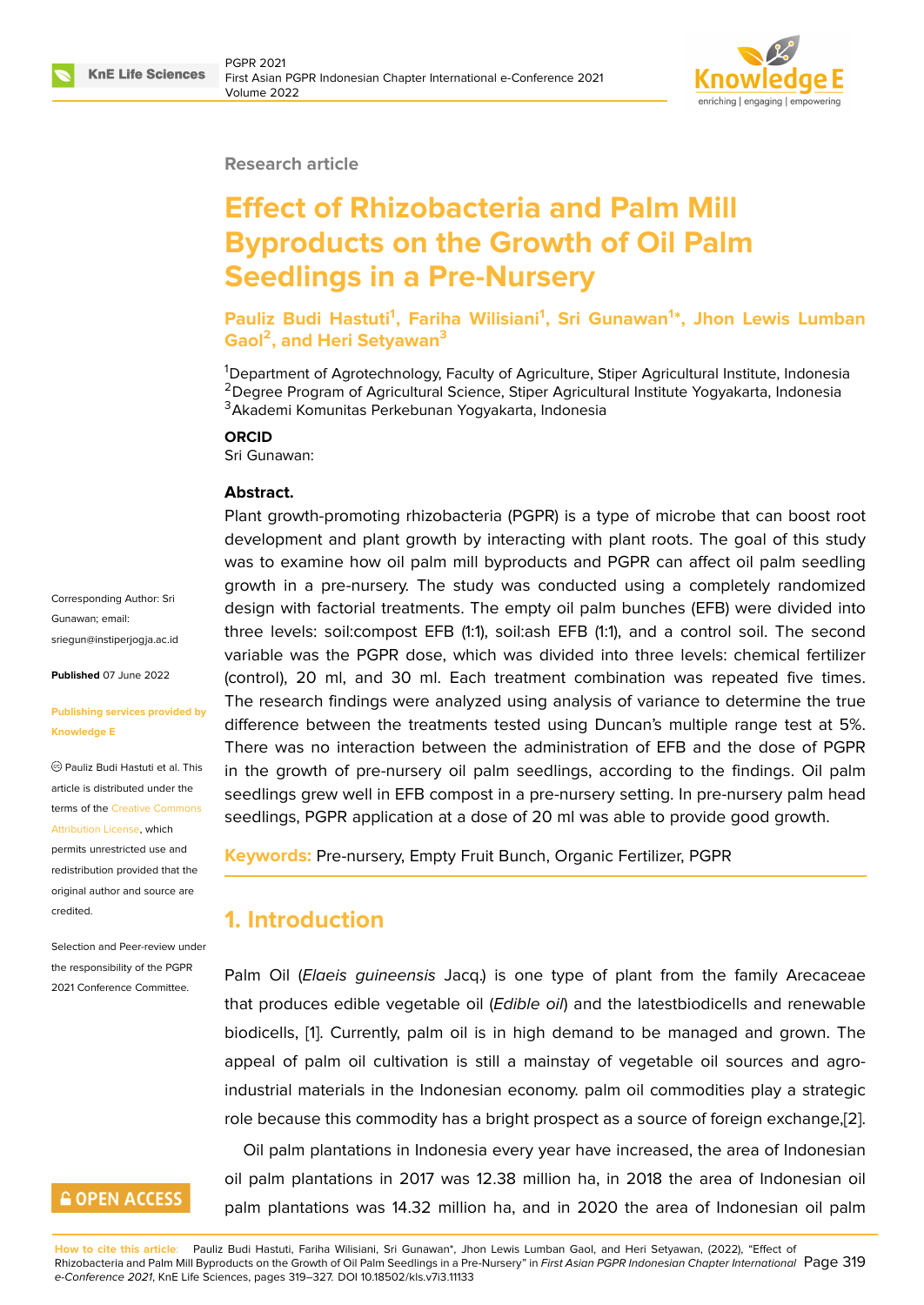plantations was 14.60 million ha.,[2]. The addition of Indonesia's oil palm plantation area significantly also increases its tonnage and production. Increased production has a big impact on processing in MCC. The processing in the MCC will also produce waste, both solid waste, and liquid waste.

One that can be processed from palm oil side products waste is empty bunches of palm oil, empty bunches of palm oil is a solid waste that can be applied as a soil cover. Empty bunches of palm (EFB) It can also be used as an organic fertilizer that is beneficial for the growth of palm oil seeds. Empty Fruit Bunch main ingredients are cellulose and lignin. Cellulose in empty bunches of palm oil reached 44.2 %, while the lignin content reached 20,4 %,[3].

Empty Fruit Bunch can be used then it must be done composting process. After all, if not done composting process then what happens is Empty Fruit Bunch can not be accepted by pla[nts](#page-6-2), because the C / N contained in the Empty Fruit Bunch is 17,93 mg/l, this can decrease the availability of N elements in the soil because element N mobilized in the process of organic material remodeling by soil microbes. Efforts to reduce C/N levels can be done by composting until the C/N level is close to the soil C/N level. The high-quality composting process with C/N content of about 15%,[4]; [5]. The content of Empty Fruit Bunches is quite complete, ranging from macro nutrients and micronutrients that are very important in providing influence on plant growth, namely: 42.8% C, 2.9% K2O, 0.8% N, 0.22% P2O5.0.30% MgO, 23 ppm Cu, and 51 ppm [Zn](#page-7-0). [Em](#page-7-1)pty Fruit Bunch which is organic has an element content of 1.5%N, 0.5% P, 7.3% K, and 0.9% Mg has a considerable potential to be used as a substitute for fertilizer by applying byproducts on the ground around the goal of oil palm plants. While Abu Janjang empty palm oil has a content of about 61% K $_{2}$ O, 45% P $_{2}$ O $_{5}$ , 16% CaO, and 15 % MgO,[6].

The growth of palm oil seedlings can be increased by providing rhizobacteria (PGPR) that encourage plant growth through development activities at the root. PGPR has a direct effect on its ability to provide and facilitate or mobilize nu[tri](#page-7-2)ent absorption processes in the soil as well as synthesize and alter concentrations of various growth boosters such as phytohormones. PGPR is influential in suppressing pathogenic activity by producing various compounds or metabolites such as siderophores and antibiotics, it is an indirect influence related to pgpr's ability to suppress pathogenic activity.

In a study that has been conducted on other growth (tomatoes)given PGPR with a concentration of 12.5 ml /plant, with the concentration can increase the height of plants significantly, it is because the application of PGPR has an influence on the absorption and utilization of N nutrients needed in the vegetative phase. PGPR serves in increasing the absorption and utilization of N nutrients by plants. Nutrient N absorbed plant roots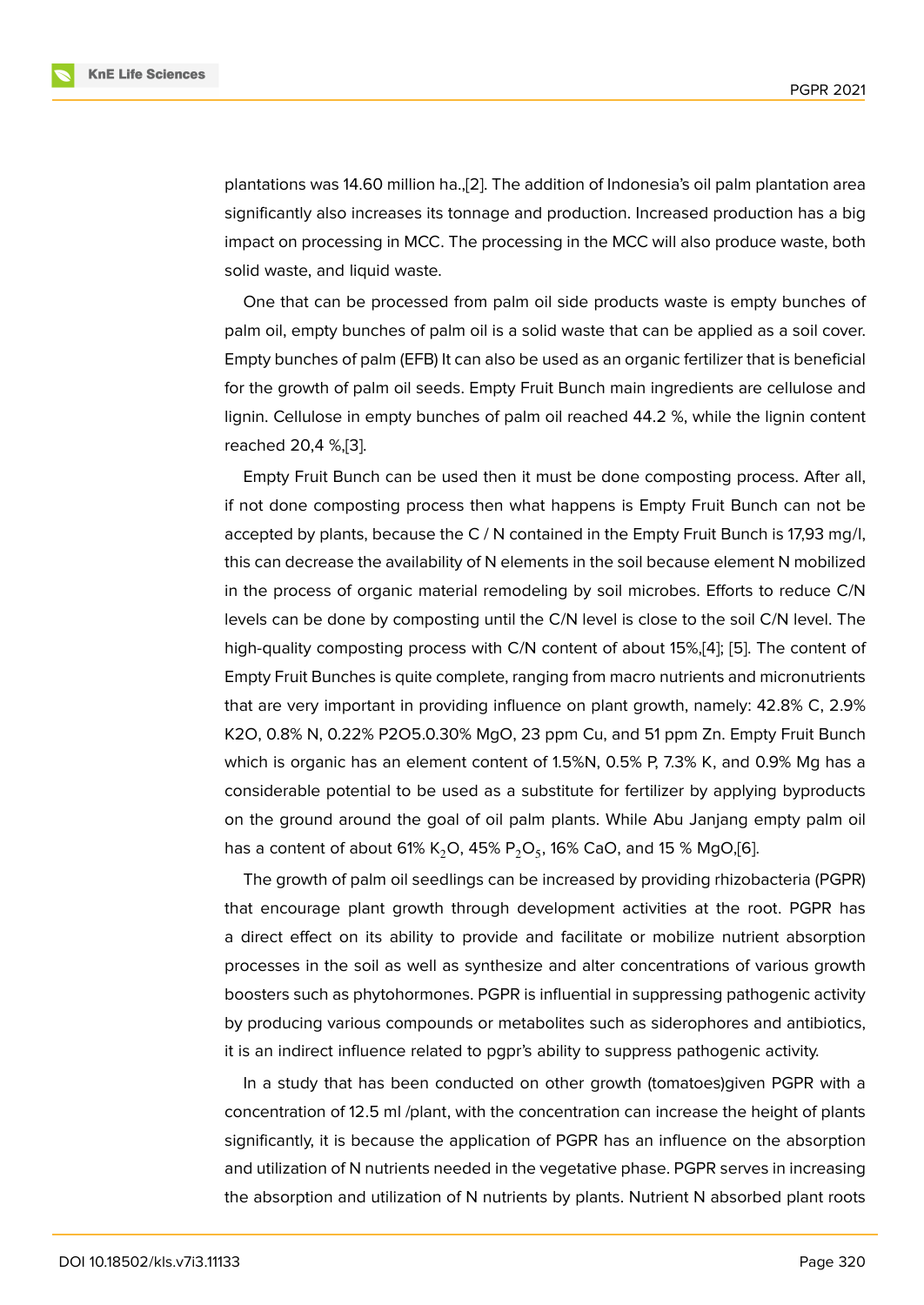are useful in increasing plant height and spurring growth.the higher theconcentration of PGPR provided, the more directly proportional to plant growth. Based on this, research is needed to find out its effect on the growth of palm oil seeds in pre-nursery,[7];[8].

So that the development and increasing area of land then many oil palm seeds are needed with a very large amount and must be quality,[9]. Currently in accelerating the growth of nurseries many use chemical fertilizers because the use of [ch](#page-7-3)[em](#page-7-4)ical fertilizers is considered easy to obtain and gives faster results to growth,[10]. But the price of chemical fertilizers is relatively expensive and as [a r](#page-7-5)esult of excessive administration of chemical fertilizers resulting in soil conditions both physically, biologically and chemically the soil becomes very bad, the use of chemical fertilizers [res](#page-7-6)ult in the physical properties of the soil becomes very dense and also many soil organisms die. Based on various sources and reference bases that using fertilizers / organic materials is greater to have a good impact in improving the soil,both physical, chemical, and soil biology,[11].

So the alternative is done by composting Empty Fruit Bunch, ash Empty Fruit Bunch, and other ways is by giving PGPR. Microorganisms in it can improve the productivity and hea[lth](#page-7-7) of plants known as rhizobacteria that encourage plant growth,[12]; Organic matter provides nutrients for plants and also provides nutrients for the soil, with the provision of organic empty fruit bunch (EFB) is able to increase soil fertility so that it has a real impact on plant growth,[13].

# **2. Methodology**

#### Research Methods

The method used in this study is experimental with Complete Randomized Design (CRD) using a factorial pattern consisting of two factors.

The first factor is PKS solid waste consisting of 3 levels, namely:

P1: Soil

P2: Soil: compost Empty Fruit Bunch 1:1

P3: Soil: Empty Fruit Bunch Ash 1:1

The second factor is the administration of PGPR dose consists of 3 levels, namely:

D0 : 0 ml + chemical fertilizer ( NPK and urea) as control

- D1 : 20 ml/seed
- D2 : 30 ml/seed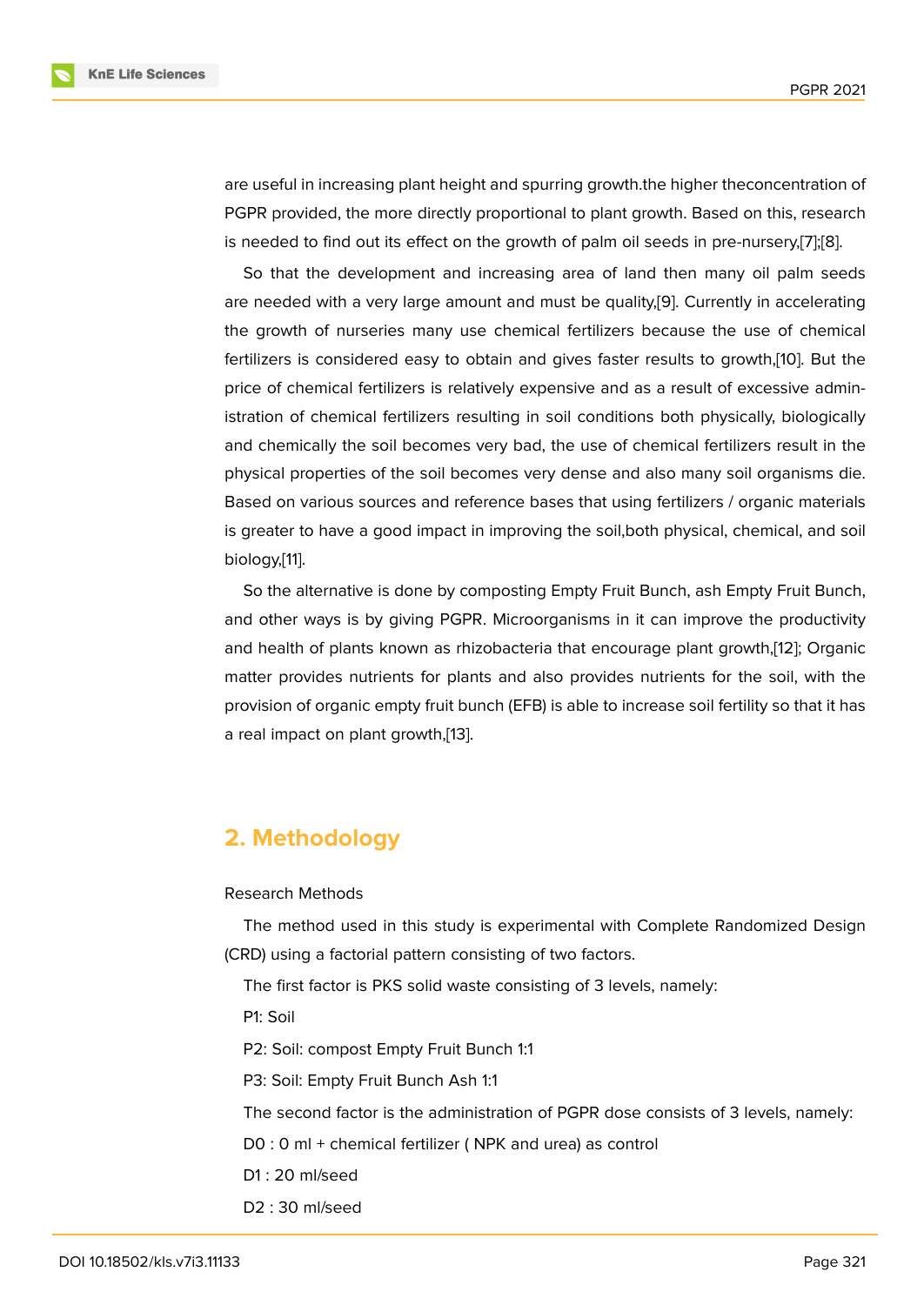

From both treatments obtained 9 combinations of treatments and each treatment is done 5 replays. The number of seeds needed for the experiment is  $(3 \times 3) \times 5 = 45$ seedlings and embroidered seeds as many as 15 seeds of palm oil as much as the total seeds needed 60 seeds of oil palm. Data analysis used is fingerprint at a real level of 5%. If there is a noticeable difference between further tested treatments using DMRT (Duncan Multiple Range Test) at a real level of 5%.

### **2.1. Research Location**

This research was conducted in Kalikuning Tempelsari village, Maguwoharjo, Depok District, Sleman Regency, Province of Daerah Istimewa Yogyakarta (DIY). This research was conducted from May to February 2021.

### **2.2. Tools and Materials**

The tools used are a hoe, polybag (20cm x 20 cm), sipping, ruler, oven, analytical scales, drill, bucket, measuring cup, paranet, plastic, meter, bamboo, stationery. The materials used are Empty Fruit Bunch compost, Empty Fruit Bunch ash, PGPR NPK and urea fertilizer, palm oil sprouts (DxP) Tenera varieties with the name simalungun seeds obtained from Pusat Penelitian Kelapa Sawit (PPKS) Medan.

### **2.3. Observation Parameters**

Plant height (cm), Number of leaves (strands), stem diameter (cm), fresh root weight (g), fresh weight of header (g), dry weight of roots (g), dry weight of header (g), root volume (ml).

# **3. Results and Discussions**

Observation and measurement of parameters were carried out for approximately 13 weeks with the initial observations made in the 4th week of HST. Data retrieval is done with fingerprint *analysis (analysis of variance)*and tested with DMRT with a level of 5%. The results of the analysis are presented and discussed in the image below.

The results of the diversity fingerprint analysis that has been conducted show that there is a real interaction with the provision of Empty Fruit Bunches and Blank Fruit Bunch bunches on all parameters of growth of palm seedlings in pre-nursery, except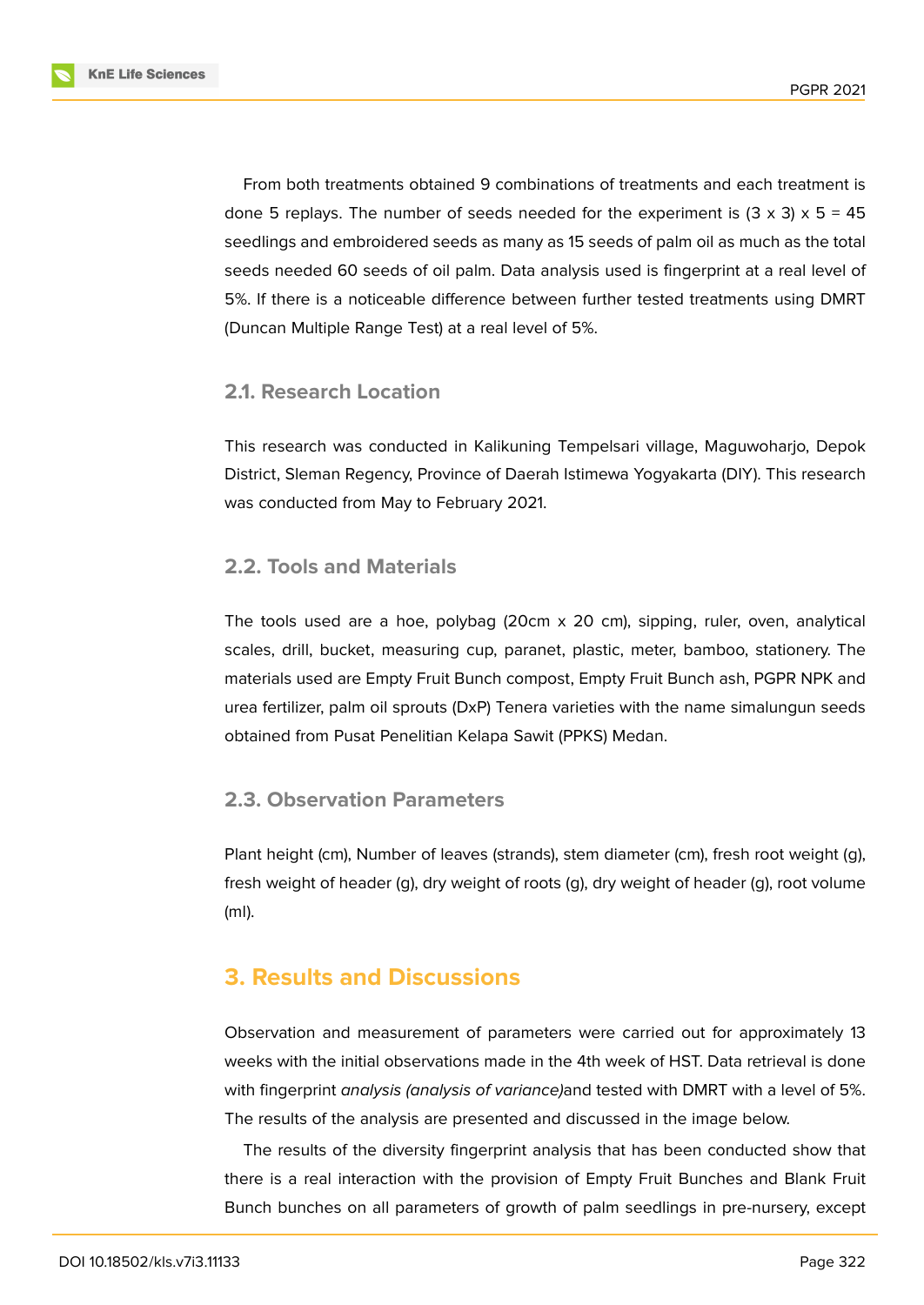| Parameters                                 | Land only | Soil:<br><b>Empty Fruit Bunch Empty</b> | Compost Soil: Compost<br>Fruit<br>Bunch Ash |
|--------------------------------------------|-----------|-----------------------------------------|---------------------------------------------|
| Plant height (cm)                          | 24.03 ab  | 25.63 a                                 | 22.16 с                                     |
| Number<br><b>of</b><br>leaves<br>(strands) | 4.26 b    | 4.93 a                                  | 4.26 b                                      |
| Rod diameter (cm)                          | 0.97 a    | 1.02 a                                  | 0.86 a                                      |
| Fresh weight heading<br>(g)                | 6.04 b    | 7.66 a                                  | 4.08 c                                      |
| Fresh weight heading<br>(g)                | 2.19 ab   | 2.64 a                                  | 1.87 b                                      |
| Header dry weight (g)                      | 1.43 b    | 1.81 a                                  | 0.93 с                                      |
| Dry weight of roots (q)                    | 0.50 a    | 0.54 a                                  | 0.37 b                                      |
| Root volume (ml)                           | 1.50 b    | 2.30 a                                  | 1.31 b                                      |

Table 1: The influence of Empty Fruit Bunch and Empty Fruit Bunch ash as a planting medium on the growth of Oil Palm seedlings in pre-*nursery*.

the stem diameter parameters. It is possible that the provision of nutrients derived from Empty Fruit Bunch and Empty Fruit Bunch Ash correlates to PGPR added in palm oil nursery media.

Table 1 shows that the treatment of Empty Fruit Bunch as a planting medium with composting composition: soil exerts a real influence on all parameters observed except the diameter parameters of the stem. The provision of compost Empty Fruit Bunch makes a good enough input as soil aggregate strengthening material, improve soil chemical properties and physical properties of soil, such as improving soil ability to absorb water, improve soil aggregates, pores, and soil aerase so that the diffusion of  ${\mathsf O}_2$  into the soil increases,[14].

The provision of empty fruit bunch compost also increases the biological activity of the soil such as encouraging the development of roots through the activity of microorganisms that occ[ur i](#page-8-0)n the root, this will certainly expand the range of roots in the absorption of water and nutrients so that the metabolism of plants will run well,[15]. Compost given to the soil will decompose to produce compounds and nutrients available to plants to increase the activity of organisms that indirectly improve the soil structure from solid to loose that makes it easier for roots to absorb nutrients,[6]. The provi[sio](#page-8-1)n of MCC solid waste can increase the capacity of cation exchange (KTK) so that soil that was previously low in organic matter content and solid soil becomes a medium of planting organic matter and high soil becomes loose, and organic [m](#page-7-2)atter can also store nutrients in the soil so that the nutrients stored will become particles that are easily absorbed by plants.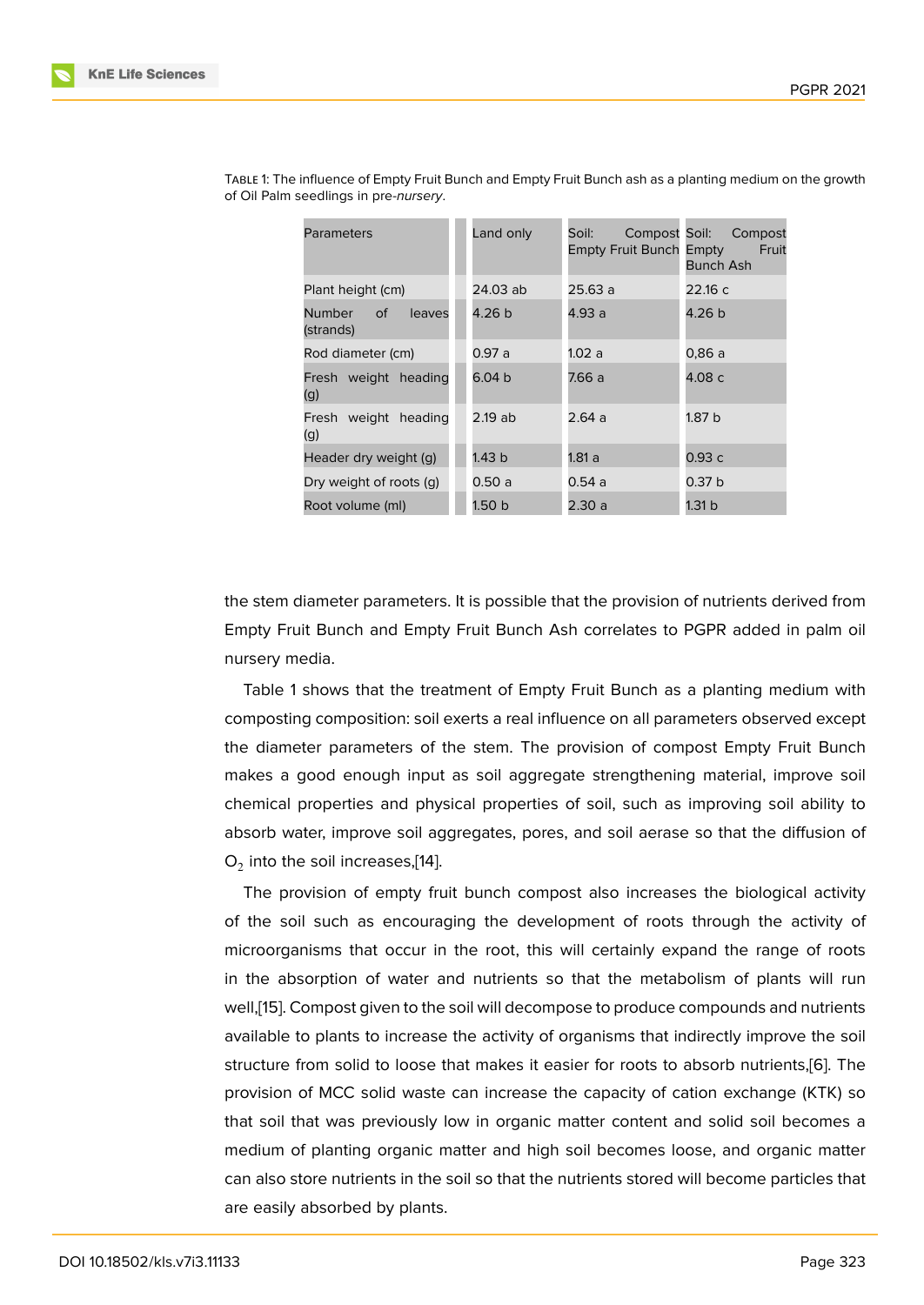Planting media in the form of soil: Empty Fruit Bunch ash gives lower yields compared to the compost treatment of Empty Fruit Bunch allegedly due to the high K element contained in Empty Fruit Bunch ash which is high enough to cause inhibition of plant growth process due to the occurrence of N-K bonds that result in difficult absorption of nitrogen elements by plants. Empty Fruit Bunch also contains silica in its ash, this makes the texture of the soil if exposed to water continuously will be solid like cement and affect the roots that are difficult to penetrate the soil. In addition to the characteristics such as silica, and high K content, Empty Fruit Bunch ash applied is thought to be too much compared to the soil, this causes the dominance of Empty Fruit Bunch ash to the comparison with the soil. So to reduce it can be done by adding soil and organic soil material so that the composition of planting materials are balanced, the pH of empty janjang ash should also be considered, the pH contained in the ash of palm oil janjang reaches 13 which results in the growth of oil palm seedlings is inhibited and to neutralize the pH using dolomite so that the pH becomes neutral between 5.5- 7.0, [16];[17].

| <b>Parameter</b>                  | ml + Fertilizer 20 ml<br>O<br>(Control) |                   | 30 ml             |
|-----------------------------------|-----------------------------------------|-------------------|-------------------|
| Plant height (cm)                 | 24.67 p                                 | 23.70 p           | 24.03 p           |
| <b>Number of leaves (strands)</b> | 4.40 p                                  | 5.20 p            | 4.48 p            |
| Rod diameter (cm)                 | 0.97 p                                  | 0.92 p            | 0.95p             |
| Fresh weight heading (g)          | 6.25 p                                  | 5.31 p            | 6.23 p            |
| Fresh weight heading (g)          | 2.16 p                                  | 2.30 <sub>p</sub> | 2.23p             |
| Header dry weight (g)             | 1.47 p                                  | 1.27 p            | 1.43 p            |
| Dry weight of roots (g)           | 0.50 p                                  | 0.48 p            | 0.42 <sub>p</sub> |
| Root volume (ml)                  | 1.62 p                                  | 1.76 p            | 1.73 p            |

Table 2: Effect of PGPR Dose on the growth of oil palm seedlings in *pre-nursery*.

Based on Table 2, the results of the analysis show that the administration of PGPR at various doses, both 20 ml and 30 ml, showed the same pre-seedling growth of oil palm seeds with chemical fertilizers. The provision of PGPR containing Rhizobacteria can encourage plant growth (a group of beneficial bacteria that actively colonizes the rhizosphere). PGPR is able to increase activity in the root area for the better, [18] In addition, the provision of PGPR is also beneficial for plant growth, both its influence directly and its influence indirectly. The direct influence felt in the provision of PGPR is its ability to provide and facilitate, and mobilize the process of absorption of v[ario](#page-8-2)us nutrients in the area of plant root range and able to adjust the concentration of various phytohormones that act as a growth booster, [12]. But in this study, PGPR that is expected to help the growth of oil palm seedlings is still not optimal, which may be caused by the duration of the fermentation process PGPR itself. In addition to PGPR fermentation,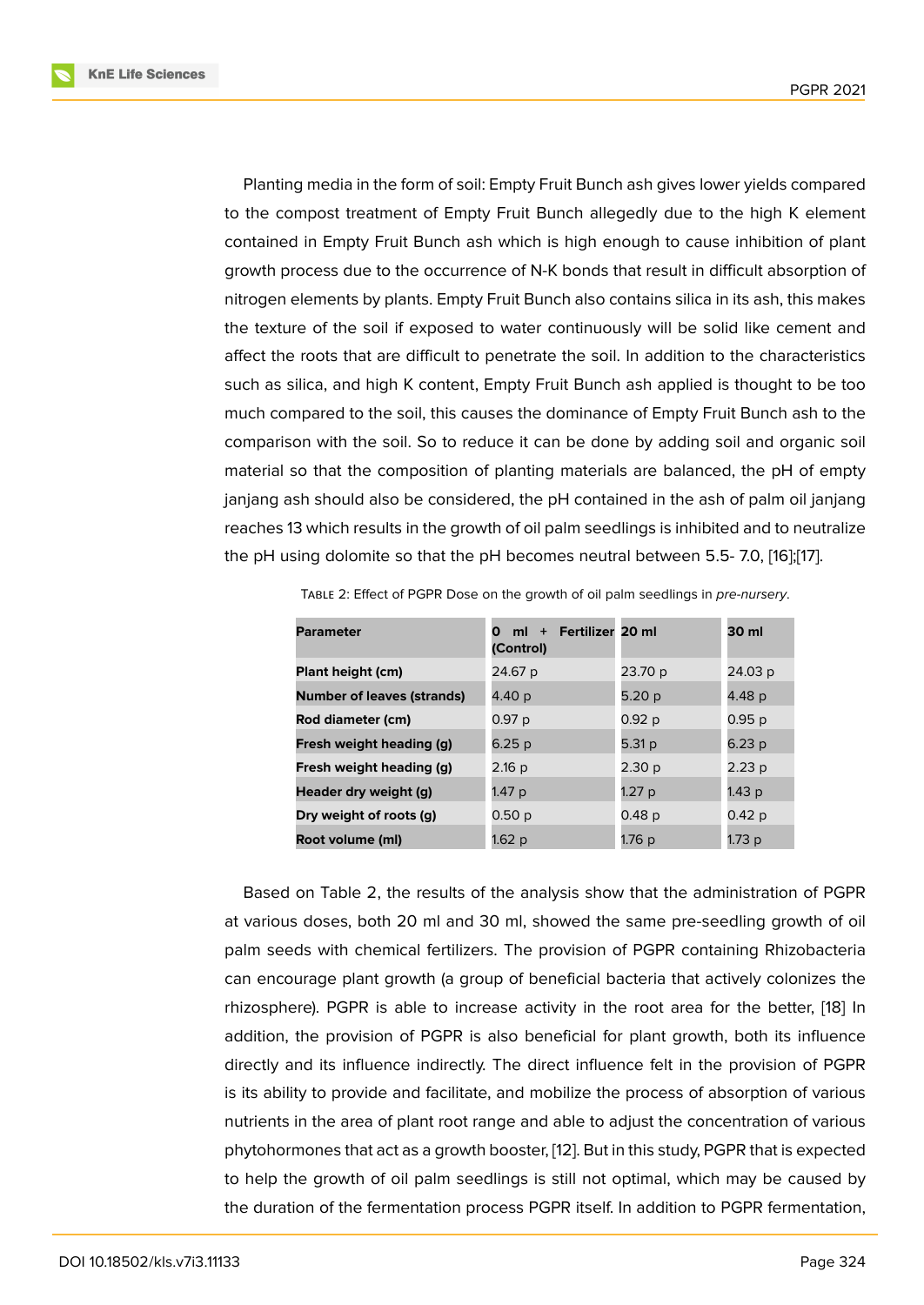pgpr dose also affects the growth of palm oil seeds in pre-nursery. Pgpr provision in general has not been able to spur more maximal on the process of growth of palm oil seedlings in pre-nursery, but in fact, it has had a positive impact as a substitute for chemical fertilizers so that using PGPR can further minimize the use of chemicals and more environmentally friendly,[12].

The use of standard doses is possible not yet able to give maximum results, and to increase the maximum result is to increase the number of doses PGPR per seedling, so that it can be seen the real diff[ere](#page-7-8)nce between seedlings without the administration of PGPR (replaced chemical fertilizer), administration of PGPR with a dose of 20 ml, and PGPR with a dose of 30 ml. analysis shows that PGPR dose 20 ml and 30 ml have given the same growth of oil palm seedlings with seeds without the administration of PGPR (replaced by chemical fertilizers), it is appropriate in table2 that shows the three treatment dose values show close to the same value, both the use of chemical fertilizers, PGPR dose 20 ml, and PGPR dose 30 ml. Overall the dosage used in this study provides results that can be compared with each other so that it can be used as a reference in the use of PGPR in oil palm *pre-nursery.*

## **4. Conclusion**

Based on the analysis of research results and discussions, it can be concluded as follows: There is no interaction between PKS solid waste and PGPR dose to the growth of pre-*nursery* palm seedlings.

PGPR application with a dose of 20 ml can provide good growth in palm head seedlings in pre-*nursery* and be able to replace the role of chemical fertilizers

### **References**

- [1] F. G. Santeramo and S. Searle, "Linking soy oil demand from the US Renewable Fuel Standard to palm oil expansion through an analysis on vegetable oil price elasticities," *Energy Policy*, vol. 127, no. June 2018, pp. 19–23, 2019, doi: 10.1016/j.enpol.2018.11.054.
- <span id="page-6-0"></span>[2] BPS Indonesia, "Indonesian Oil Palm Statistics 2019," in *BPS Indonesia*, no. November, 2020, pp. 1–155.
- <span id="page-6-2"></span><span id="page-6-1"></span>[3] S. Sharma, T. Sathasivam, P. Rawat, and J. Pushpamalar, "Lycopene-loaded nanostructured lipid carrier from carboxymethyl oil palm empty fruit bunch cellulose for topical administration,"*Carbohydrate Polymer Technologies and Applications.*,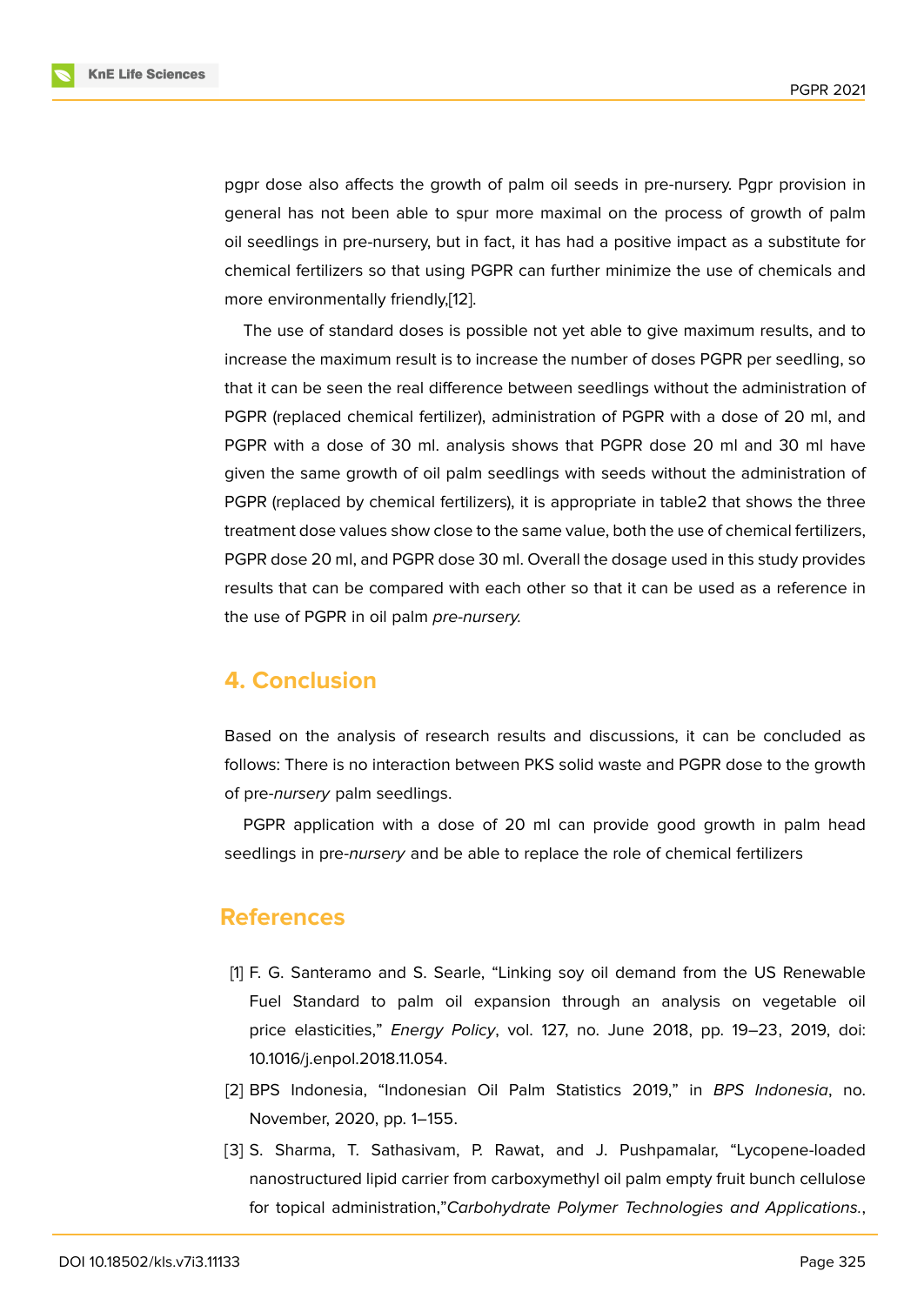

vol. 2, no. September 2020, pp. 1–12, 2021, doi: 10.1016/j.carpta.2021.100049.

- <span id="page-7-0"></span>[4] Nurliyana *et al.*, "Effect of C/N ratio in methane productivity and biodegradability during facultative co-digestion of palm oil mill effluent and empty fruit bunch," *Industrial Crops and Products.*, vol. 76, pp. 409–415, 2015, doi: 10.1016/j.indcrop.2015.04.047.
- <span id="page-7-1"></span>[5] X. Wang, X. Lu, F. Li, and G. Yang, "Effects of temperature and Carbon-Nitrogen (C/N) ratio on the performance of anaerobic co-digestion of dairy manure, chicken manure and rice straw: Focusing on ammonia inhibition," *PLoS One*, vol. 9, no. 5, pp. 1–7, 2014, doi: 10.1371/journal.pone.0097265.
- <span id="page-7-2"></span>[6] H. H. Tao, J. L. Snaddon, E. M. Slade, L. Henneron, J. P. Caliman, and K. J. Willis, "Application of oil palm empty fruit bunch effects on soil biota and functions: A case study in Sumatra, Indonesia," *Agriculture, Ecosystems and Environment.*, vol. 256, no. November 2017, pp. 105–113, 2018, doi: 10.1016/j.agee.2017.12.012.
- <span id="page-7-3"></span>[7] Lavakush, J. Yadav, J. P. Verma, D. K. Jaiswal, and A. Kumar, "Evaluation of PGPR and different concentration of phosphorus level on plant growth, yield and nutrient content of rice (Oryza sativa),"*Ecological Engineering.*, vol. 62, pp. 123–128, 2014, doi: 10.1016/j.ecoleng.2013.10.013.
- <span id="page-7-4"></span>[8] S. I. A. Pereira, D. Abreu, H. Moreira, A. Vega, and P. M. L. Castro, "Plant growthpromoting rhizobacteria (PGPR) improve the growth and nutrient use efficiency in maize (Zea mays L.) under water deficit conditions," *Heliyon*, vol. 6, no. 10, pp. 1–9, 2020, doi: 10.1016/j.heliyon.2020.e05106.
- <span id="page-7-5"></span>[9] E. Akpo, T. J. Stomph, D. K. Kossou, A. O. Omore, and P. C. Struik, "Effects of nursery management practices on morphological quality attributes of tree seedlings at planting: The case of oil palm (Elaeis guineensis Jacq.),"*Forest Ecology and Management.*, vol. 324, pp. 28–36, 2014, doi: 10.1016/j.foreco.2014.03.045.
- <span id="page-7-6"></span>[10] A. Akber Naghdi, S. Piri, A. Khaligi, and P. Moradi, "Enhancing the qualitative and quantitative traits of potato by biological, organic, and chemical fertilizers," *Journal of the Saudi Society of Agricultural Sciences.*, pp. 1–6, 2021, doi: 10.1016/j.jssas.2021.06.008.
- <span id="page-7-7"></span>[11] P. Francis Prashanth, M. Midhun Kumar, and R. Vinu, "Analytical and microwave pyrolysis of empty oil palm fruit bunch: Kinetics and product characterization," *Bioresource Technology.*, vol. 310, no. April, pp. 1–11, 2020, doi: 10.1016/j.biortech.2020.123394.
- <span id="page-7-8"></span>[12] A. K. Andy, S. A. Masih, and V. S. Gour, "Isolation, screeni'ng and characterization of plant growth promoting rhizobacteria from rhizospheric soils of selected pulses," *Biocatalysis and Agricultural Biotechnology.*, vol. 27, pp. 1–26, 2020, doi: 10.1016/j.bcab.2020.101685.